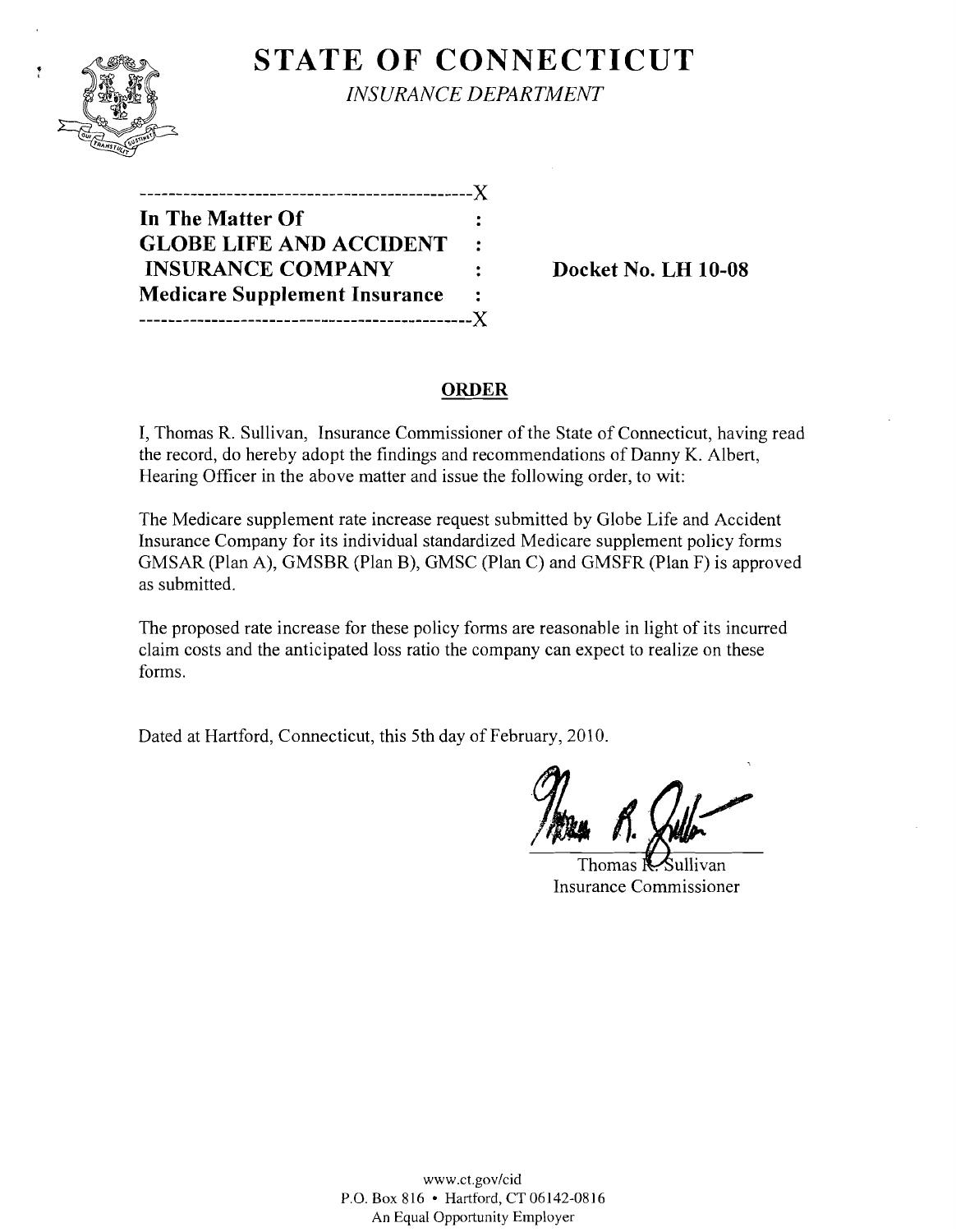

**STATE OF CONNECTICUT** *INSURANCE DEPARTMENT* 

| .-----------------------------X      |                |
|--------------------------------------|----------------|
| In The Matter Of:                    | :              |
| <b>GLOBE LIFE AND ACCIDENT</b>       | $\cdot$        |
| <b>INSURANCE COMPANY</b>             | :              |
| <b>Medicare Supplement Insurance</b> | $\ddot{\cdot}$ |
| ------------------------             | $-X$           |

**Docket No. LH 10-08** 

# **PROPOSED FINAL DECISION**

## 1. INTRODUCTION

The Insurance Commissioner of the State of Connecticut is empowered to review rates charged for individual and group Medicare supplement policies sold to any resident of this State who is eligible for Medicare. The source for this regulatory authority is contained in Chapter 700c and Section 38a-495a of the Connecticut General Statutes.

After due notice a hearing was held at the Insurance Department in Hartford on January 27,2010 to consider whether or not the rate increase requested by Globe Life and Accident Insurance Company on its individual standardized Medicare supplement business should be approved.

No one from the general public attended the hearing.

No representatives from Globe attended the hearing.

The hearing was conducted in accordance with the requirements of Section 38a-474, Connecticut General Statutes, the Uniform Administrative Procedures Act, Chapter 54 of the Connecticut General Statutes, and the Insurance Department Rules of Practice, Section 38a-8-1 et seq. of the Regulations of Connecticut State Agencies.

A Medicare supplement (or Medigap) policy is a private health insurance policy sold on an individual or group basis which provides benefits that are additional to the benefits provided by Medicare. For many years Medicare supplement policies have been highly regulated under both state and federal law to protect the interests of persons eligible for Medicare who depend on these policies to provide additional coverage for the costs of health care.

Effective December 1, 2005, Connecticut amended its program of standardized Medicare supplement policies in accordance with Section 38a-495a of the Connecticut General Statutes, and Sections 38a-495a-l through 38a-495a-21 of the Regulations of Connecticut Agencies. This program, which conforms to federal requirements, provides that all insurers offering Medicare supplement policies for sale in the state must offer the basic "core" package of benefits known as Plan A. Insurers may also offer any one or more of eleven other plans (Plans B through L).

> www.ct.gov/cid P.O. Box 816 • Hartford, CT 06142-0816 An Equal Opportunity Employer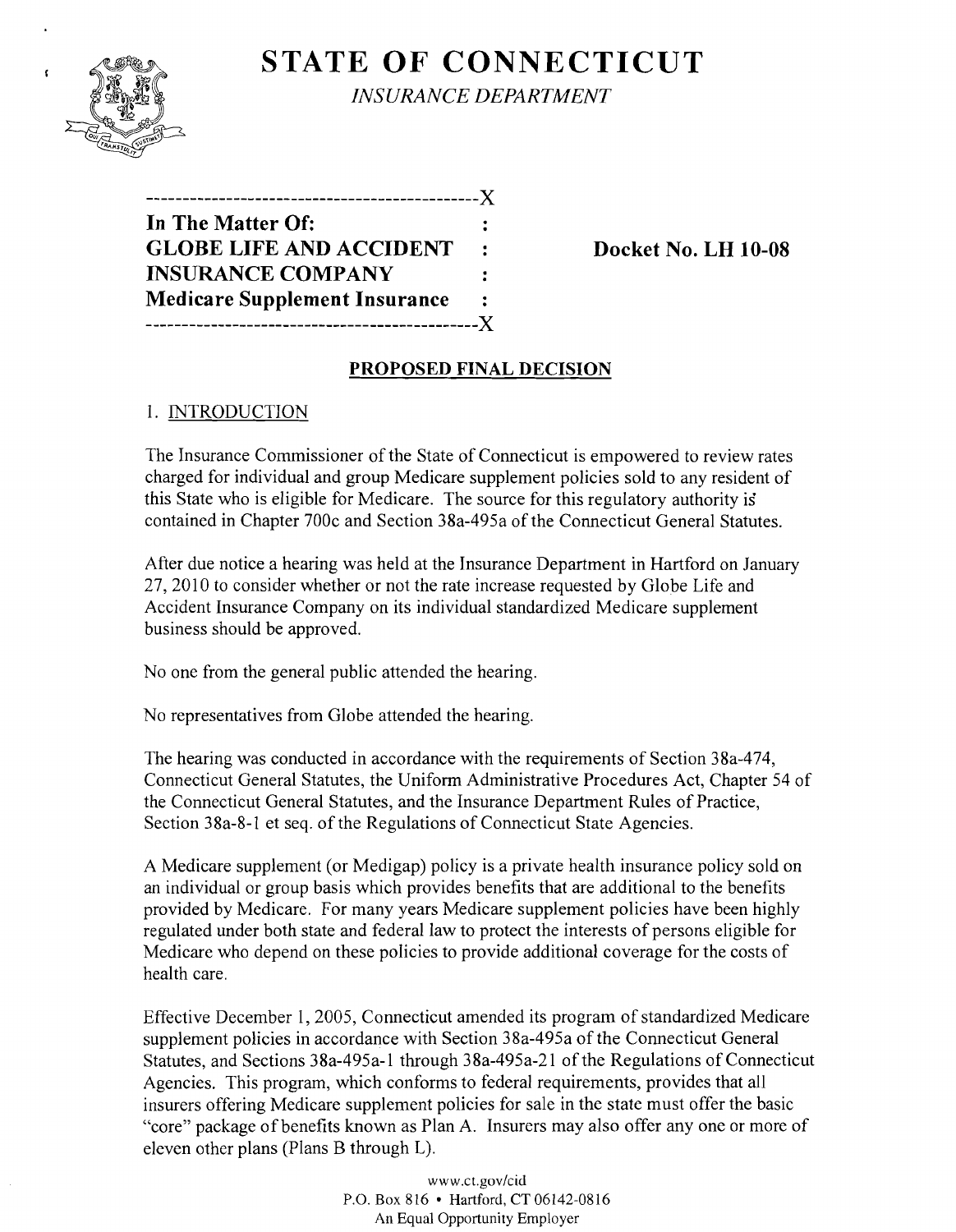Effective January 1,2006, in accordance with Section 38a-495c of the Connecticut General Statutes (as amended by Public Act 05-20) premiums for all Medicare supplement policies in the state must use community rating. Rates for Plans A through L must be computed without regard to age, gender, previous claims history or the medical condition of any person covered by a Medicare supplement policy or certificate.

The statute provides that coverage under Plan A through L may not be denied on the basis of age, gender, previous claims history or the medical condition of any covered person. Insurers may exclude benefits for losses incurred within six months from the effective date of coverage based on a pre-existing condition.

Effective October 1, 1998, carriers that offer Plan B or Plan C must make these plans as well as Plan A, available to all persons eligible for Medicare by reason of disability.

Insurers must also make the necessary arrangements to receive notice of all claims paid by Medicare for their insureds so that supplemental benefits can be computed and paid without requiring insureds to file claim forms for such benefits. This process of direct notice and automatic claims payment is commonly referred to as "piggybacking" or "crossover".

Sections 38a-495 and 38a-522 ofthe Connecticut General Statutes, and Section 38a-495a-10 ofthe Regulations of Connecticut Agencies, state that individual and group Medicare supplement policies must have anticipated loss ratios of 65% and 75%, respectively. Under Sections 38a-495-7 and 38a-495a-10 of the Regulations of Connecticut Agencies, filings for rate increases must demonstrate that actual and expected losses in relation to premiums meet these standards, and anticipated loss ratios for the entire future period for which the requested premiums are calculated to provide coverage must be expected to equal or exceed the appropriate loss ratio standard.

Section 38a-473 of the Connecticut General Statutes provides that no insurer may incorporate in its rates for Medicare supplement policies factors for expenses that exceed 150% of the average expense ratio for that insurer's entire written premium for all lines of health insurance for the previous calendar year.

### II. **FINDING OF FACT**

 $\mathbf{f}$ 

After reviewing the exhibits entered into the record of this proceeding, and utilizing the experience, technical competence and specialized knowledge of the Insurance Department, the undersigned makes the following findings of fact:

1. Globe Life and Accident Insurance Company has requested the following rate increases for individual standardized Medicare supplement policy forms GMSAR, GMSBR, GMSC and GMSFR:

| Plan | Increase |
|------|----------|
| A    | $10.0\%$ |
| R    | 10.0%    |
| C    | $10.0\%$ |
| F    | $10.0\%$ |